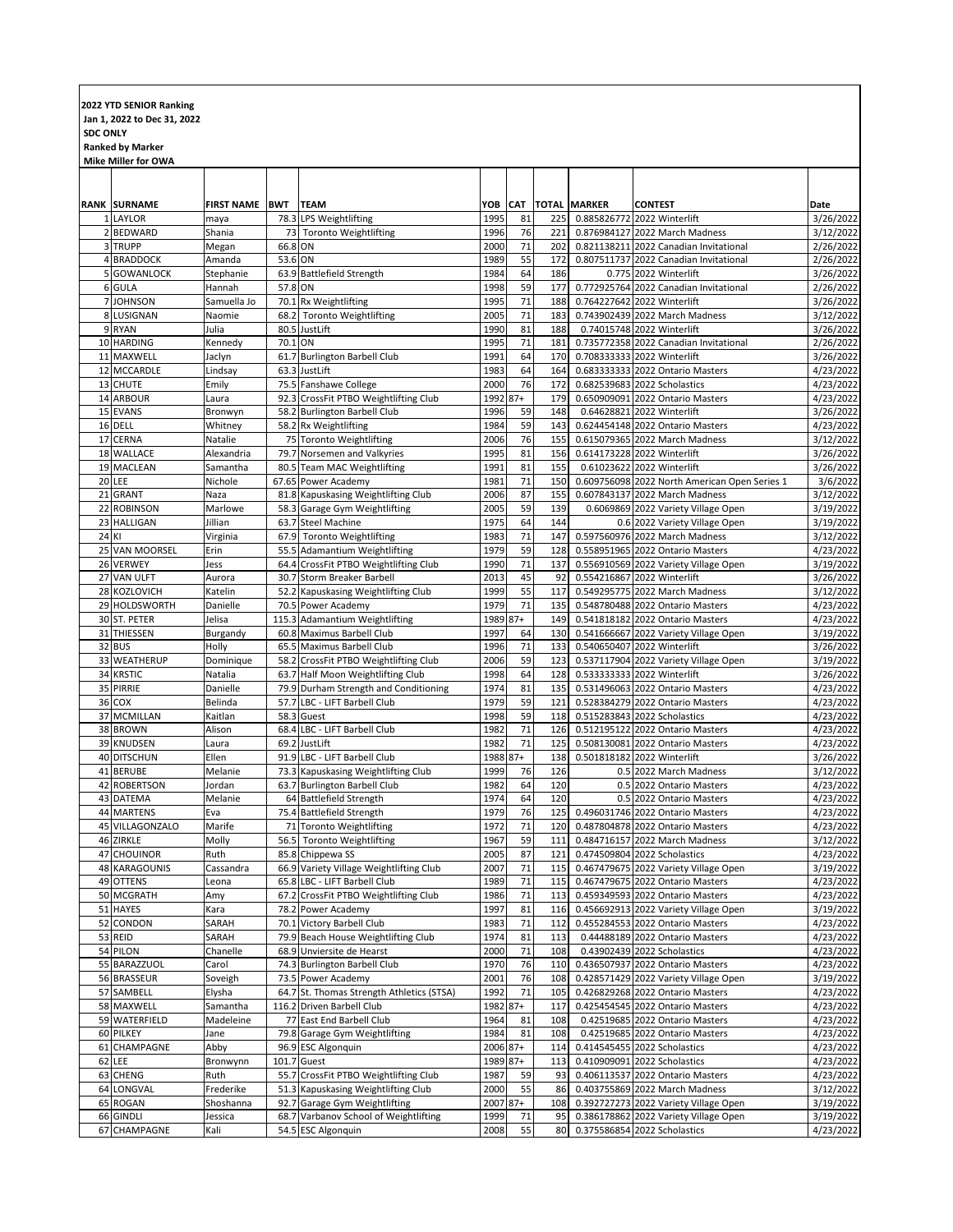|    | 68 KHALID              | Rumaina        |         | 53.4 Half Moon Weightlifting Club                      | 1998         | 55       | 78           |             | 0.366197183 2022 Variety Village Open                                   | 3/19/2022              |
|----|------------------------|----------------|---------|--------------------------------------------------------|--------------|----------|--------------|-------------|-------------------------------------------------------------------------|------------------------|
| 69 | <b>CATTERSON</b>       | Victoria       |         | 57.5 Rx Weightlifting                                  | 1981         | 59       | 82           |             | 0.358078603 2022 Variety Village Open                                   | 3/19/2022              |
| 70 | <b>FITZSIMMONS</b>     | Kristen        |         | 58.2 Adamantium Weightlifting                          | 1977         | 59       | 82           |             | 0.358078603 2022 Ontario Masters                                        | 4/23/2022              |
| 71 | <b>MARKS</b>           | Tanya          |         | 64.5 Power Academy                                     | 1980         | 71       | 88           |             | 0.357723577 2022 Ontario Masters                                        | 4/23/2022              |
|    |                        |                |         |                                                        |              | 55       |              |             |                                                                         |                        |
| 72 | <b>MOORE</b>           | Anna           |         | 51.2 West Ferris SS                                    | 2008         |          | 76           |             | 0.356807512 2022 Scholastics                                            | 4/23/2022              |
| 73 | MAY                    | Jahala         |         | 47.6 Arthur PS                                         | 2011         | 49       | 67           |             | 0.340101523 2022 Scholastics                                            | 4/23/2022              |
| 74 | O'NEILL                | Sara           |         | 74.5 Power Academy                                     | 1974         | 76       | 85           |             | 0.337301587 2022 Ontario Masters                                        | 4/23/2022              |
| 75 | <b>MCQUOID</b>         | Jennifer       |         | 58.4 Power Academy                                     | 1992         | 59       | 76           |             | 0.331877729 2022 Ontario Masters                                        | 4/23/2022              |
| 76 | <b>GALLEY</b>          | Sue            | 80.1    | Adamantium Weightlifting                               | 1977         | 81       | 83           |             | 0.326771654 2022 Ontario Masters                                        | 4/23/2022              |
| 77 | <b>HALL</b>            | Erica          |         | 69 Power Academy                                       | 1971         | 71       | 80           |             | 0.325203252 2022 Ontario Masters                                        | 4/23/2022              |
|    | 78 MACLEAN             | Calista        |         | 51.2 Team MAC Weightlifting                            | 2009         | 55       | 68           |             | 0.319248826 2022 Variety Village Open                                   | 3/19/2022              |
| 79 | <b>MACLEAN</b>         | Karsin         |         | 33.4 Team MAC Weightlifting                            | 2013         | 45       | 50           |             | 0.301204819 2022 Variety Village Open                                   | 3/19/2022              |
| 80 | LANDER                 | Karen          |         | 62.6 Rx Weightlifting                                  | 1954         | 64       | 67           |             | 0.279166667 2022 Ontario Masters                                        | 4/23/2022              |
|    |                        |                |         | 77.9 Optimal Performance                               |              |          |              |             |                                                                         |                        |
| 81 | <b>HARIPERSAD</b>      | Samantha       |         |                                                        | 1996         | 81       | 67           |             | 0.263779528 2022 Variety Village Open                                   | 3/19/2022              |
| 82 | QUINN                  | Judy           |         | 77.7 Garden City Weightlifting                         | 1948         | 81       | 66           |             | 0.25984252 2022 Ontario Masters                                         | 4/23/2022              |
| 83 | HELLENBART             | Doris          |         | 54.4 BodyX Barbell Club                                | 1947         | 55       | 50           | 0.234741784 | 2022 Ontario Masters                                                    | 4/23/2022              |
| 84 | <b>HARVEY</b>          | Heather        |         | 67.8 CrossFit PTBO Weightlifting Club                  | 1956         | 71       | 49           |             | 0.199186992 2022 Ontario Masters                                        | 4/23/2022              |
| 85 | <b>JEFFREY</b>         | Joanne         |         | 49 ON                                                  | 1981         | 49       | $\mathbf 0$  |             | 0 2022 Canadian Invitational                                            | 2/26/2022              |
|    | 86 KNOWLTON            | Monica         | 57.8 ON |                                                        | 1998         | 59       | $\mathbf{0}$ |             | 0 2022 Canadian Invitational                                            | 2/26/2022              |
|    |                        |                |         |                                                        |              |          |              |             |                                                                         |                        |
|    |                        |                |         |                                                        |              |          |              |             |                                                                         |                        |
|    |                        |                |         |                                                        |              |          |              |             |                                                                         |                        |
|    |                        |                |         |                                                        |              |          |              |             |                                                                         |                        |
|    | 1 SANTAVY              | Noah           | 102.1   | ON                                                     | 1998         | 109      | 335          |             | 0.8375 2022 Canadian Invitational                                       | 2/26/2022              |
| 2  | LUSIGNAN               | Xavier         | 94      | <b>Toronto Weightlifting</b>                           | 2003         | 96       | 321          |             | 0.816793893 2022 March Madness                                          | 3/12/2022              |
| 3  | LONGO                  | <b>FRANK</b>   | 80      | <b>Battlefield Strength</b>                            | 1984         | 81       | 290          |             | 0.798898072 2022 Winterlift                                             | 3/26/2022              |
|    | 4 BOILEAU              | Patrick        |         | 107.9 Storm Breaker Barbell                            | 1994         | 109      | 313          |             | 0.7825 2022 Winterlift                                                  | 3/26/2022              |
| 5  | <b>SHARAF ELDIN</b>    | Feras          | 67      | Variety Village Weightlifting Club                     | 2003         | 67       | 241          |             | 0.74382716 2022 Winterlift                                              | 3/26/2022              |
|    | 6 MUNRO                | Nicolas        | 89      | JustLift                                               | 1998         | 89       | 275          | 0.743243243 | 2022 Winterlift                                                         | 3/26/2022              |
|    | 7 ROSS                 | Tyler          | 86.9    | ON                                                     | 1997         | 89       | 272          |             | 0.735135135 2022 Canadian Invitational                                  | 2/26/2022              |
| 8  | QUACH                  | Eric           |         | 85.3 Burlington Barbell Club                           | 1993         | 89       | 269          |             | 0.727027027 2022 Winterlift                                             | 3/26/2022              |
| 9  | CRUZ                   | Jet            | 66.2    | ON                                                     | 1994         | 67       | 230          |             | 0.709876543 2022 Canadian Invitational                                  | 2/26/2022              |
|    |                        |                |         |                                                        |              |          |              |             |                                                                         |                        |
| 10 | XU                     | Cheng          | 66.1    | ON                                                     | 1990         | 67       | 227          |             | 0.700617284 2022 Canadian Invitational                                  | 2/26/2022              |
| 11 | <b>SCHWAIGER</b>       | Jon            |         | 87.7 Burlington Barbell Club                           | 1992         | 89       | 258          |             | 0.697297297 2022 Winterlift                                             | 3/26/2022              |
| 12 | LEE                    | Jiwon          |         | 72.4 Battlefield Strength                              | 1994         | 73       | 240          |             | 0.695652174 2022 Winterlift                                             | 3/26/2022              |
| 13 | <b>TAM</b>             | Jordan         |         | 80 Synergy Weightlifting Club                          | 1994         | 81       | 250          |             | 0.688705234 2022 Winterlift                                             | 3/26/2022              |
| 14 | <b>SMITH</b>           | Stephen        | 86.8    | <b>Toronto Weightlifting</b>                           | 1999         | 89       | 251          |             | 0.678378378 2022 March Madness                                          | 3/12/2022              |
| 15 | <b>NARDI</b>           | John           |         | 72.2 LPS Weightlifting                                 | 2000         | 73       | 232          |             | 0.672463768 2022 Winterlift                                             | 3/26/2022              |
|    | 16 DI DONATO           | David          |         | 98.4 Hammer Strength and Performance                   | 1990         | 102      | 265          |             | 0.669191919 2022 Winterlift                                             | 3/26/2022              |
|    | 17 BELANGER            | Pierce         | 88      | Cambrian College                                       | 1996         | 89       | 243          | 0.656756757 | 2022 Scholastics                                                        | 4/23/2022              |
| 18 | <b>COTTRELL</b>        | Benjamin       | 96.7    | LBC - LIFT Barbell Club                                | 2004         | 102      | 260          | 0.656565657 | 2022 Winterlift                                                         | 3/26/2022              |
|    |                        |                |         |                                                        |              | 96       |              |             |                                                                         |                        |
| 19 | <b>MANCIC</b>          | Dimitrije      |         | 95.4 LBC - LIFT Barbell Club                           | 1998         |          | 256          | 0.651399491 | 2022 Winterlift                                                         | 3/26/2022              |
| 20 | LEVINE                 | Jackson        | 91.6    | <b>Toronto Weightlifting</b>                           | 2000         | 96       | 251          |             | 0.638676845 2022 March Madness                                          | 3/12/2022              |
| 21 | VANDEWEGHE             | Craig          |         | 108.2 Battlefield Strength                             | 1976         | 109      | 254          |             | 0.635 2022 Ontario Masters                                              | 4/23/2022              |
| 22 | SPENCER                | Justin         |         | 107.5 Guest                                            | 1981         | 109      | 253          |             | 0.6325 2022 Scholastics                                                 | 4/23/2022              |
|    | 23 KOO                 | Nicholas       |         | 107.7 JustLift                                         | 1993         | 109      | 250          | 0.625       | 2022 Ontario Masters                                                    | 4/23/2022              |
|    | 24 MILLER              | Michael        |         | 111.4 Giant Weightlifting                              | 1978         | $109+$   | 265          | 0.623529412 | 2022 Ontario Masters                                                    | 4/23/2022              |
| 25 | CAMPBELL               | Graeme         |         | 84.4 Adamantium Weightlifting                          | 1982         | 89       | 230          | 0.621621622 | 2022 Ontario Masters                                                    | 4/23/2022              |
|    | 26 SANDHU              | Mohan          |         | 105.4 Dosanjh Sports, Arts & Cultural Club             | 1976         | 109      | 247          |             | 0.6175 2022 Ontario Masters                                             | 4/23/2022              |
| 27 | <b>BOPARI</b>          | Jaskaran       | 70      | <b>Wilfred Laurier</b>                                 | 1996         | 73       | 210          |             | 0.608695652 2022 Scholastics                                            | 4/23/2022              |
|    |                        |                |         |                                                        | 1983         |          |              |             |                                                                         |                        |
| 28 | LATIMER                | Brent          |         | 72.7 Adamantium Weightlifting                          |              | 73       | 208          |             | 0.602898551 2022 Ontario Masters                                        | 4/23/2022              |
|    | 29 STEWART             | Dave           |         | 80.1 CrossFit PTBO Weightlifting Club                  | 1980         | 81       | 214          |             | 0.58953168 2022 Ontario Masters                                         | 4/23/2022              |
|    | 30 SMILES              | Andrew         |         | 96.4 Power Academy                                     | 1995         | 102      | 229          |             | 0.578282828 2022 Winterlift                                             | 3/26/2022              |
|    | 31 FERSING             | Jordan         |         | 72.2 Battlefield Strength                              | 1993         | 73       | 199          |             | 0.576811594 2022 Winterlift                                             | 3/26/2022              |
|    | 32 WEST                | Jerimiah       |         | 70.3 GoodLife Barbell                                  | 1990         | 73       | 198          |             | 0.573913043 2022 Variety Village Open                                   | 3/19/2022              |
|    | 33 JEVTIC              | Petar          |         | 88.1 Varbanov School of Weightlifting                  | 1999         | 89       | 210          |             | 0.567567568 2022 Variety Village Open                                   | 3/19/2022              |
|    | 34 FUNG                | Justin         |         | 79 Varbanov School of Weightlifting                    | 1992         | 81       | 206          |             | 0.567493113 2022 Variety Village Open                                   | 3/19/2022              |
|    | 35 JOLLEY              | Ashton         |         | 73 CrossFit PTBO Weightlifting Club                    | 2005         | 73       | 194          |             | 0.562318841 2022 Variety Village Open                                   | 3/19/2022              |
|    | 36 SHEPPARD            | Kyle           |         | 84.9 Algonquin College                                 | 1999         | 89       |              |             | 0.559459459 2022 Scholastics                                            | 4/23/2022              |
|    |                        |                |         |                                                        |              |          | 207          |             |                                                                         |                        |
|    | 37 STEER               | Samuel         |         | 76.4 Kanama High Performance North                     | 2004         | 81       | 196          |             | 0.539944904 2022 March Madness                                          | 3/12/2022              |
| 38 | <b>GOODMAN</b>         | Colin          |         | 94.1 Guest                                             | 1994         | 96       | 212          |             | 0.539440204 2022 Scholastics                                            | 4/23/2022              |
|    | 39 MILLER              | William        |         | 107.3 Giant Weightlifting                              | 1986         | 109      | 215          |             | 0.5375 2022 Ontario Masters                                             | $\frac{1}{4/23/2022}$  |
|    |                        |                |         |                                                        |              | 73       |              |             | 0.536231884 2022 Ontario Masters                                        | 4/23/2022              |
|    | 40 GAUTHIER            | Jason          |         | 72.6 Burlington Batrbell                               | 1974         |          | 185          |             |                                                                         |                        |
|    | 41 WATSON              | Declan         |         | 78 Garage Gym Weightlifting                            | 2007         | 81       | 193          |             | 0.531680441 2022 Variety Village Open                                   | 3/19/2022              |
|    |                        |                |         |                                                        |              |          | 208          |             | 0.529262087 2022 Ontario Masters                                        |                        |
|    | 42 KROETSCH            | Kaleb          |         | 95.7 Power Academy                                     | 1996         | 96       |              |             |                                                                         | 4/23/2022              |
| 43 | <b>STEINHAUR</b>       | Jonathan       |         | 72.7 Toronto Weightlifting                             | 1996         | 73       | 181          |             | 0.524637681 2022 March Madness                                          | 3/12/2022              |
|    | 44 DESSUREAULT         | Dave           |         | 87.2 Team MAC Weightlifting                            | 1969         | 89       | 193          |             | 0.521621622 2022 Ontario Masters                                        | 4/23/2022              |
|    | 45 LIBAWSKI            | Brayden        |         | 80.6 Maximus Barbell Club                              | 1993         | 81       | 188          |             | 0.517906336 2022 Winterlift                                             | 3/26/2022              |
|    | 46 ZITA                | Luigi          |         | 99.9 Varbanov School of Weightlifting                  | 1980         | 102      | 205          |             | 0.517676768 2022 Variety Village Open                                   | 3/19/2022              |
|    | 47 IURILLO             | Marino         |         | 83.5 Rx Weightlifting                                  | 1977         | 89       | 188          |             | 0.508108108 2022 Ontario Masters                                        | 4/23/2022              |
|    | 48 HICKEY              | Jordan         |         | 71.3 LBC - LIFT Barbell Club                           | 1999         | 73       | 175          |             | 0.507246377 2022 Winterlift                                             | 3/26/2022              |
|    | 49 LIN                 | Charles        |         | 66.8 Rx Weightlifting                                  | 1986         | 67       | 163          |             | 0.50308642 2022 Ontario Masters                                         | 4/23/2022              |
|    | 50 LAMARCHE            | Griffin        |         | 67.7 Chippewa                                          | 2006         | 73       | 172          |             | 0.498550725 2022 Scholastics                                            | 4/23/2022              |
|    |                        |                |         |                                                        |              |          |              |             |                                                                         |                        |
|    | 51 CONDON              | William        |         | 87 Victory Barbell Club                                | 1984         | 89       | 183          |             | 0.494594595 2022 Ontario Masters                                        | 4/23/2022              |
|    | 52 MATTUCCI            | Mitchell       |         | 93.1 Guest                                             | 1993         | 96       | 189          |             | 0.480916031 2022 Scholastics                                            | 4/23/2022              |
|    | 53 DELGADO<br>54 DOTEY | Joshua<br>Adam |         | 62.1 Optimal Performance<br>86.4 Toronto Weightlifting | 1988<br>1990 | 67<br>89 | 155<br>176   |             | 0.478395062 2022 Variety Village Open<br>0.475675676 2022 March Madness | 3/19/2022<br>3/12/2022 |